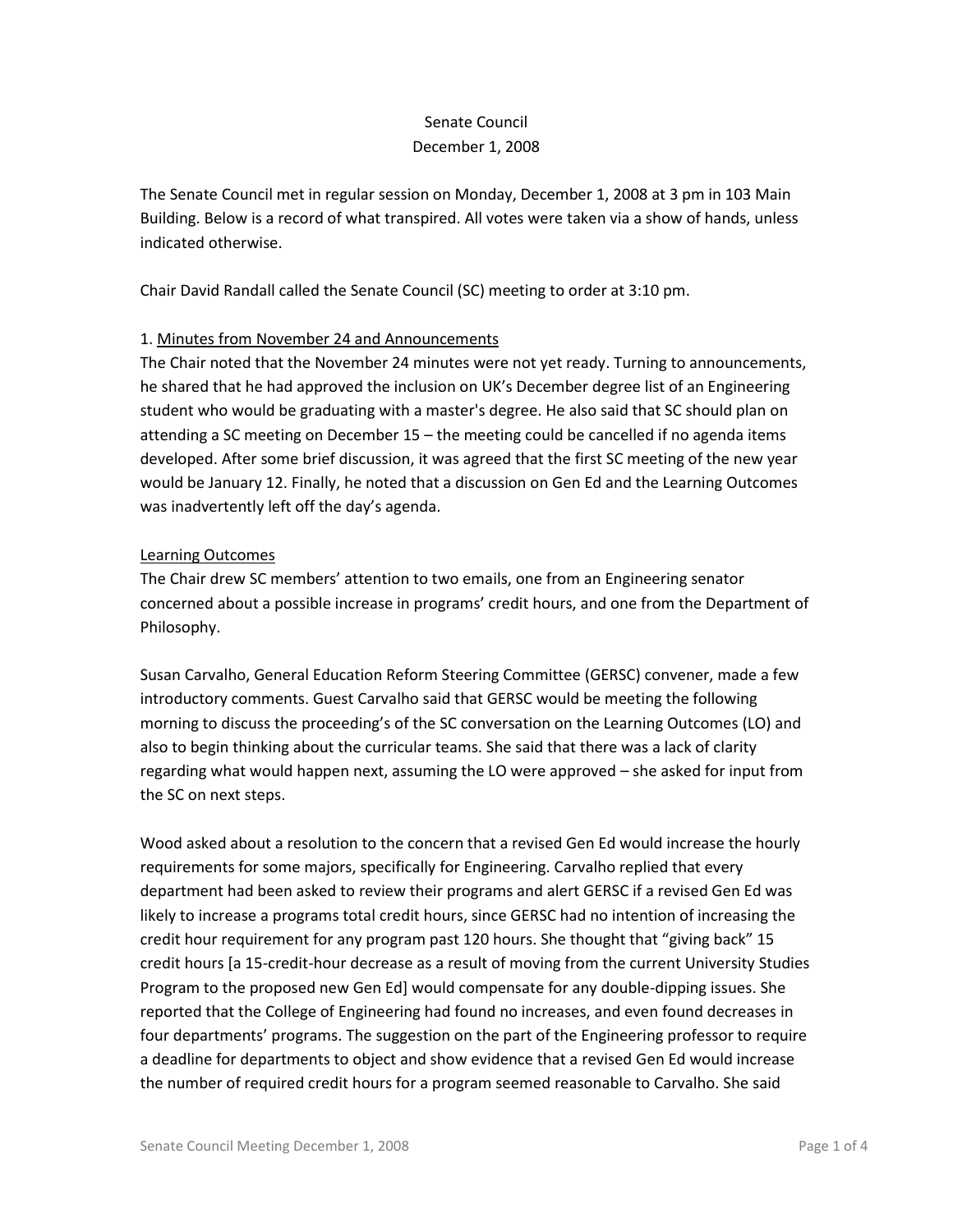such reviews should be the responsibility of DGS and DUS faculty, since it was in their area of expertise.

Carvalho suggested that if the University Senate (Senate) held a discussion on the LO in March and then held a vote in April, a deadline to report problems with increases in the number of required credit hours could be set for a date between March and April. It would be exceedingly impractical for the curricular teams to do such research, so it would have to be the responsibility of individual programs to do such checking.

After additional discussion, the Chair said that he would invite the concerned Engineering professor to the December Senate meeting, so that the professor could have a chance to voice his concerns to the Senate.

Moving to the email from the Department of Philosophy (Philosophy), the chair asked SC members to comment. The LO could be returned to GERSC, or the LO could be sent forward to the Senate as is. Chappell opined that the SC had already stated the LO would be on the Senate's December meeting agenda; the SC would consider all suggestions during the day's SC meeting, since there was a tentative plan not to allow amendments to the LO on the Senate floor. Regardless of how the SC felt about Philosophy's concerns, the SC had an obligation to send the LO to the Senate for a December deliberation.

The Chair clarified, and said that because there was a GERSC meeting scheduled for the following day, it was within the purview of the SC to request additional tweaks to the LO. He said his previous statement was intended to determine if the SC wanted to request GERSC make additional changes to the LO, or not. In response to Michael, Carvalho explained that all the concerns raised by Philosophy had been vetted by GERSC, and responded to via the written rationale submitted to the Senate. In addition, the concerns of Philosophy had been discussed in a meeting between GERSC and Philosophy, via emails, and also via the discussion at the November Senate meeting. GERSC member (and invited guest) Ruth Beattie commented that none of the concerns raised by Philosophy were new. Carvalho said that the email from Philosophy stated that GERSC had refused to offer justification for not changing LO#3, but said that was not true – justification was offered in the rationale sent to senators prior to Thanksgiving.

SC members discussed the matter further. The Chair determined that the overall consensus of the SC was that although Philosophy still had concerns about LO#3, the LO should indeed be sent to the Senate for the December meeting.

SC members then engaged in a very lengthy discussion regarding the best way to present the LO to the Senate, as well as how to proceed with the ten curricular teams. SC members agreed that at the present time it would be most appropriate for opponents of the LO to spend their energies not on changing the LO, but on urging defeat of the proposal when the Senate held a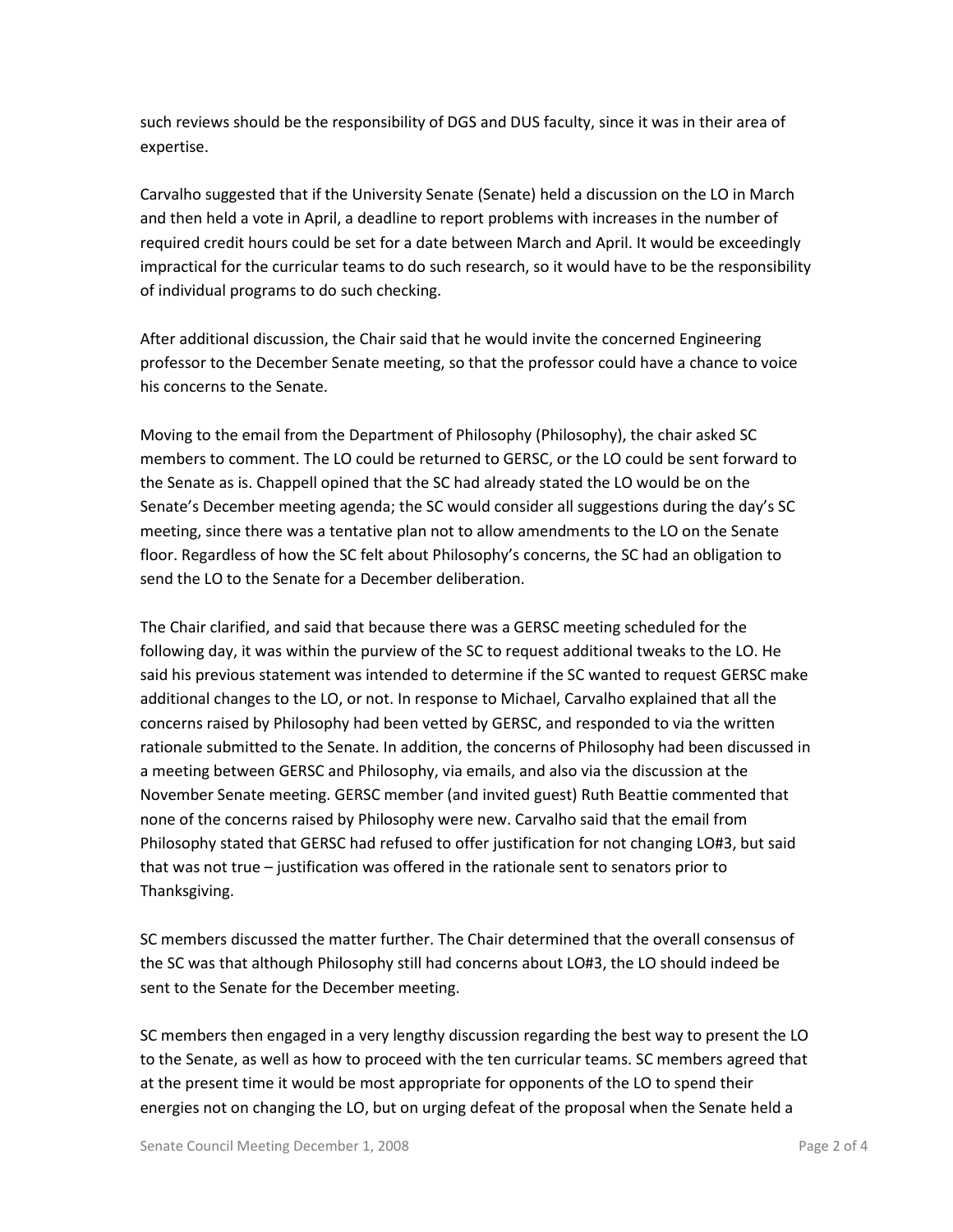vote. Carvalho suggested that there be an update to the Senate in February regarding the efforts thus far of the curricular teams, with a robust discussion in March, followed by a vote in April.

## 2. Turnitin Discussion – Ruth Beattie, Chair, Instructional Computing Committee

The Chair asked Beattie to share information about Turnitin. Guest Beattie explained that the Instructional Computing Committee was in the process of piloting Turnitin, which is marketed as plagiarism detection and prevention software. She went on to give additional information regarding the pilot period, training for faculty, and some possible issues that need to be addressed prior to any "go-live." It was determined that she should offer a similar presentation to the Senate in December.

## 3. [New Program: BS in Equine Science and Management](http://www.uky.edu/USC/New/files/BS%20Equine%20Sci%20&%20Mgmt_Complete.pdf)

The Chair asked Mike Mullen, College of Agriculture's associate dean for academic programs, to offer information on the proposed new program, which he did. Guest Mullen also answered a few questions.

Wood **moved** that the Senate Council approve the new BS in Equine Science and Management and send it to the Senate with a positive recommendation. Swanson **seconded**. There being no further discussion, a **vote** was taken and the motion **passed** with none opposed.

# 4. [New University Scholars Program: BS Biosystems and Agricultural Engineering and MS](http://www.uky.edu/USC/New/files/BS%20BiosysAE-MS%20Biom%20Engr_USP_Complete.pdf)  [Biomedical Engineering](http://www.uky.edu/USC/New/files/BS%20BiosysAE-MS%20Biom%20Engr_USP_Complete.pdf)

Sue Nokes, the DUS in Biosystems and Agricultural Engineering, was asked by the Chair to explain the proposal; guest Nokes did so. SC members had a few questions.

Wood **moved** to approve the new University Scholars Program between a BS Biosystems and Agricultural Engineering and an MS Biomedical Engineering and send it to the Senate with a positive recommendation. Anderson **seconded**. There being no further discussion, a **vote** was taken and the motion **passed**, with one abstaining.

5. Academic Calendars (2009 - [2010 Calendar;](http://www.uky.edu/USC/New/files/2009-2010.pdf) 2011 - [2012 Tentative Calendar;](http://www.uky.edu/USC/New/files/2011-2012%20Tentative.pdf) [2009 -](http://www.uky.edu/USC/New/files/2009-2010%20Dentistry.pdf) 2010 [Dentistry;](http://www.uky.edu/USC/New/files/2009-2010%20Dentistry.pdf) 2011 - [2012 Tentative Dentistry Calendar;](http://www.uky.edu/USC/New/files/2011-2012%20Dentistry%20tentative.pdf) 2009 - [2010 Law Calendar;](http://www.uky.edu/USC/New/files/2009-2010%20Law.pdf) [2011 -](http://www.uky.edu/USC/New/files/2011-2012%20Law%20Tentative.pdf) 2012 [Tentative Law Calendar;](http://www.uky.edu/USC/New/files/2011-2012%20Law%20Tentative.pdf) 2009 - [2010 Medicine Calendar;](http://www.uky.edu/USC/New/files/2009-2010%20Medicine.pdf) 2011 - [2012 Tentative](http://www.uky.edu/USC/New/files/2011-2012%20Medicine%20Tentative.pdf) Medicine [Calendar\)](http://www.uky.edu/USC/New/files/2011-2012%20Medicine%20Tentative.pdf)

SC members had a couple of questions. Aken asked about the Winter Intersession; Mrs. Brothers said she would find out the date of the last SC-approved Winter Intersession and report back to the SC.

There being no further discussion, Chappell **moved** to approve the following academic calendars: 2009 – 2010 Calendar; 2011 – 2012 Tentative Calendar; 2009 – 2010 Dentistry Calendar; 2011 – 2012 Tentative Dentistry Calendar; 2009 – 2010 Law Calendar: 2011 – 2012